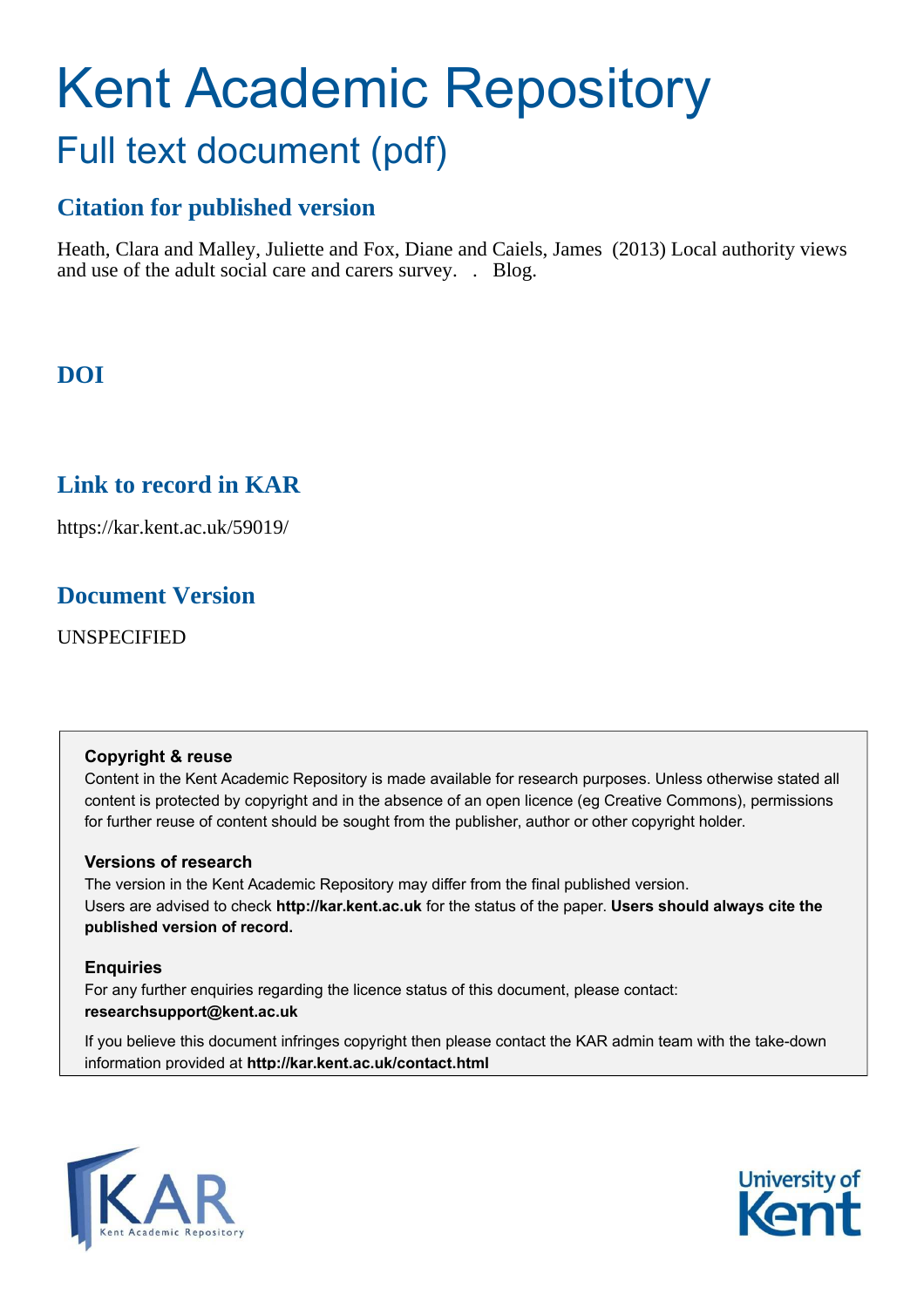## **BLOG 1: LOCAL AUTHORITY VIEWS AND USE OF THE ADULT SOCIAL CARE SURVEY AND CARERS' SURVEY**

In the first of a series of three blogs, the MAX project team summarise their preliminary findings from the online survey around how local authority staff currently view and use the Adult Social Care Survey (ASCS) and Personal Social Services Survey of Adult Carers in England (PSS SACE or Carers' Survey) data. We would love to know what you think so please provide feedback via this blog or by email to [maxproject@kent.ac.uk.](mailto:maxproject@kent.ac.uk)

## **THERE IS GENERALLY SUPPORT FOR THE SURVEYS...**

In contrast to the impression formed from anecdotal feedback, most of the respondents were supportive of the surveys: 93% agreed that the surveys provided useful information about the views of services users and carers, and only 24% believed that money invested in the ASCS and PSS SACE could be better spent on frontline services. The information from the surveys was described as "vital", "extremely valuable (and) useful" and "a wonderful tool of performance measurement to LAs" and, as is discussed later in this blog, is used for a wide range of purposes.



**Figure 1: the ASCS and PSS SACE provide useful information about the views of users and carers (N=100) (Statement 1, Q2)**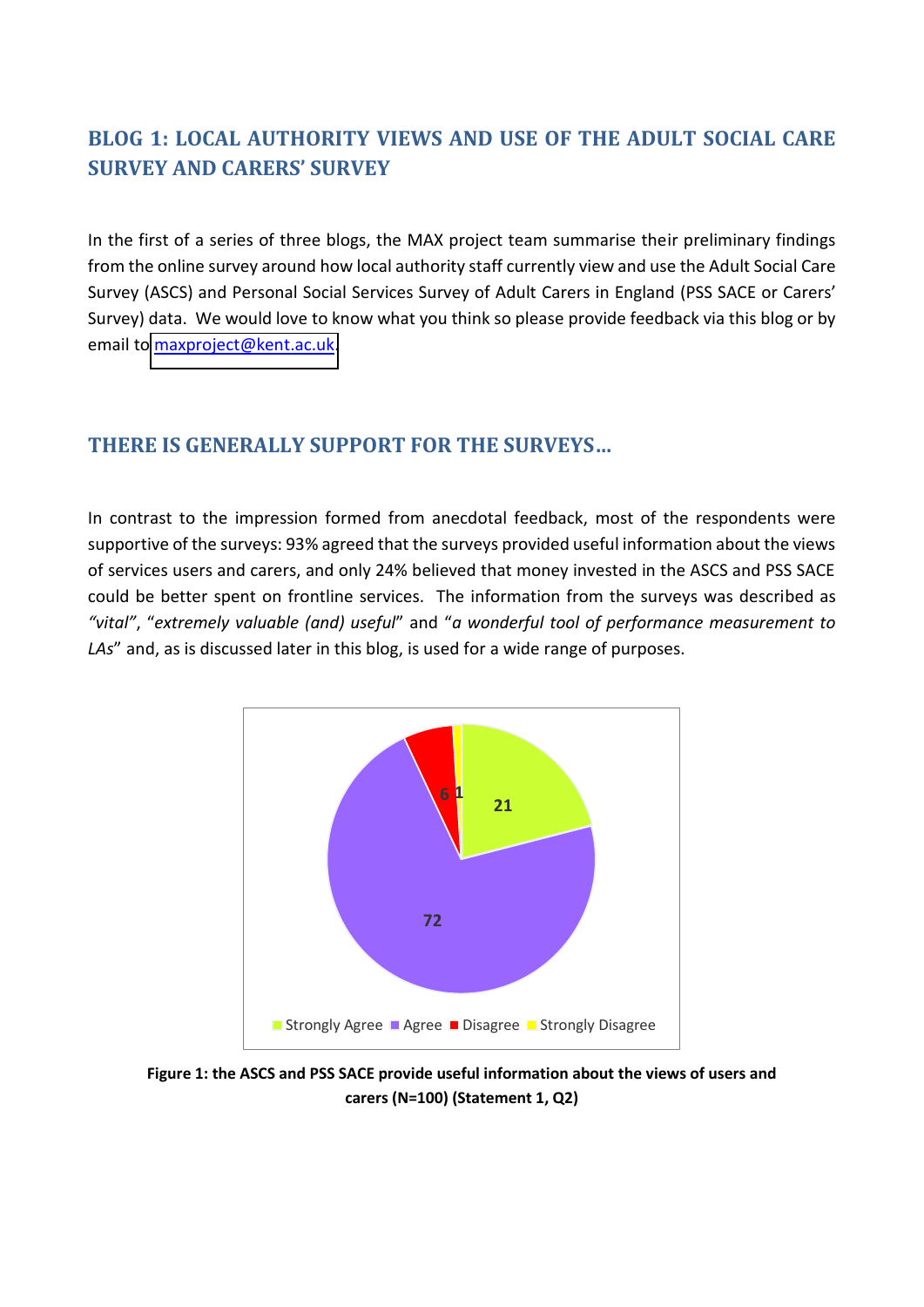

**Figure 2: money invested in the ASCS and PSS SACE could be better spent on frontline services (N=100) (Statement 3, Q2)** 

## **┼BUT THEY ARE SEEN AS TIME CONSUMING**

A slight majority (56%), however, did maintain that the ASCS and PSS SACE were too time consuming to conduct and cited numerous examples of how their, often limited, resources were put under strain. These included the organisation of the mental capacity checks, the administrative tasks associated with this particular method of data collection (e.g. sending out reminder letters, checking postal addresses), the data cleaning exercise, and the compiling of results onto spreadsheets as part of the annual data returns.

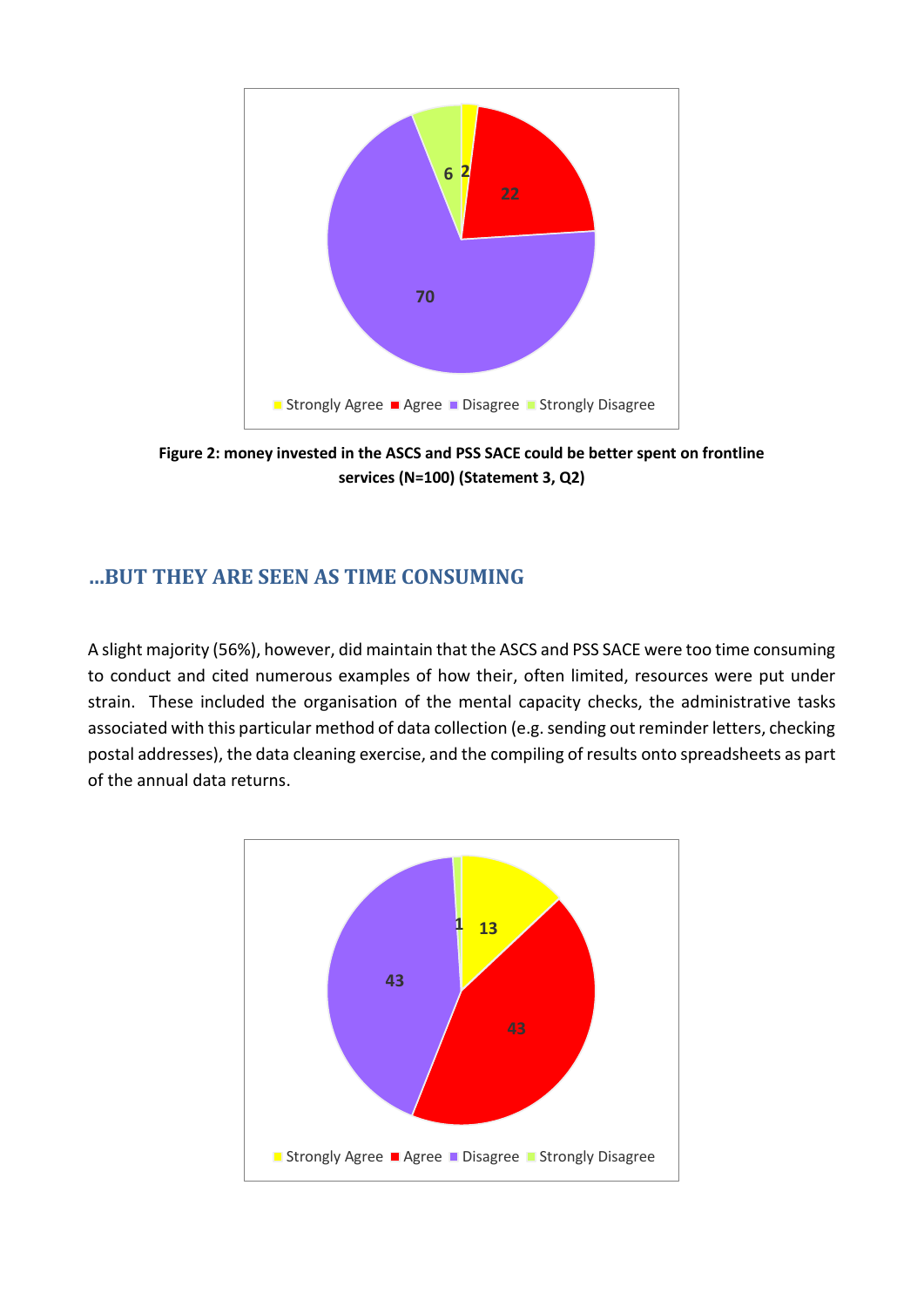**Q2)** 

## **HOWEVER... THE SURVEYS PROVIDE VALUABLE INSIGHT INTO USERS' AND CARERS' PERSPECTIVES**

Despite being described as "a significant resource to undertake", many respondents commented on the value of the survey data as a resource to gather both the views of and feedback from service users and carers about the services and support provided by the council. Such information is seen as important for supporting the design and delivery of services that meet the needs of service users and their carers, as illustrated by these comments:

*"Without the view of customers and carers, service and support development would not*  $i$ *always deliver what was needed"* 

*definit als no point in spending heavily on front line services if no attention has been paid to*  $\overline{a}$ *what front line services are both needed and wanted. Failure to invest in finding this information out means that millions of pounds could be wasted commissioning services that carers/cared for people don't want and won't use"* 

"Without meaningful feedback from users of frontline services there is no tangible way of *knowing whether the services we provide are making a difference or could be better tailored to the needs of the population"* 

## **SO, WHAT IS THE SURVEY DATA USED FOR?**

With the exception of the annual data return (to the Health and Social Care Information Centre) the survey data was most commonly used for internal reporting (e.g. performance monitoring) and accountability (e.g. local accounts) purposes, and regularly used for providing feedback to service users and carers and guiding operational and strategic decisions. It was used least commonly to commission services. A small number of respondents (N = 8) reported that their organisation did not use the survey data for local purposes.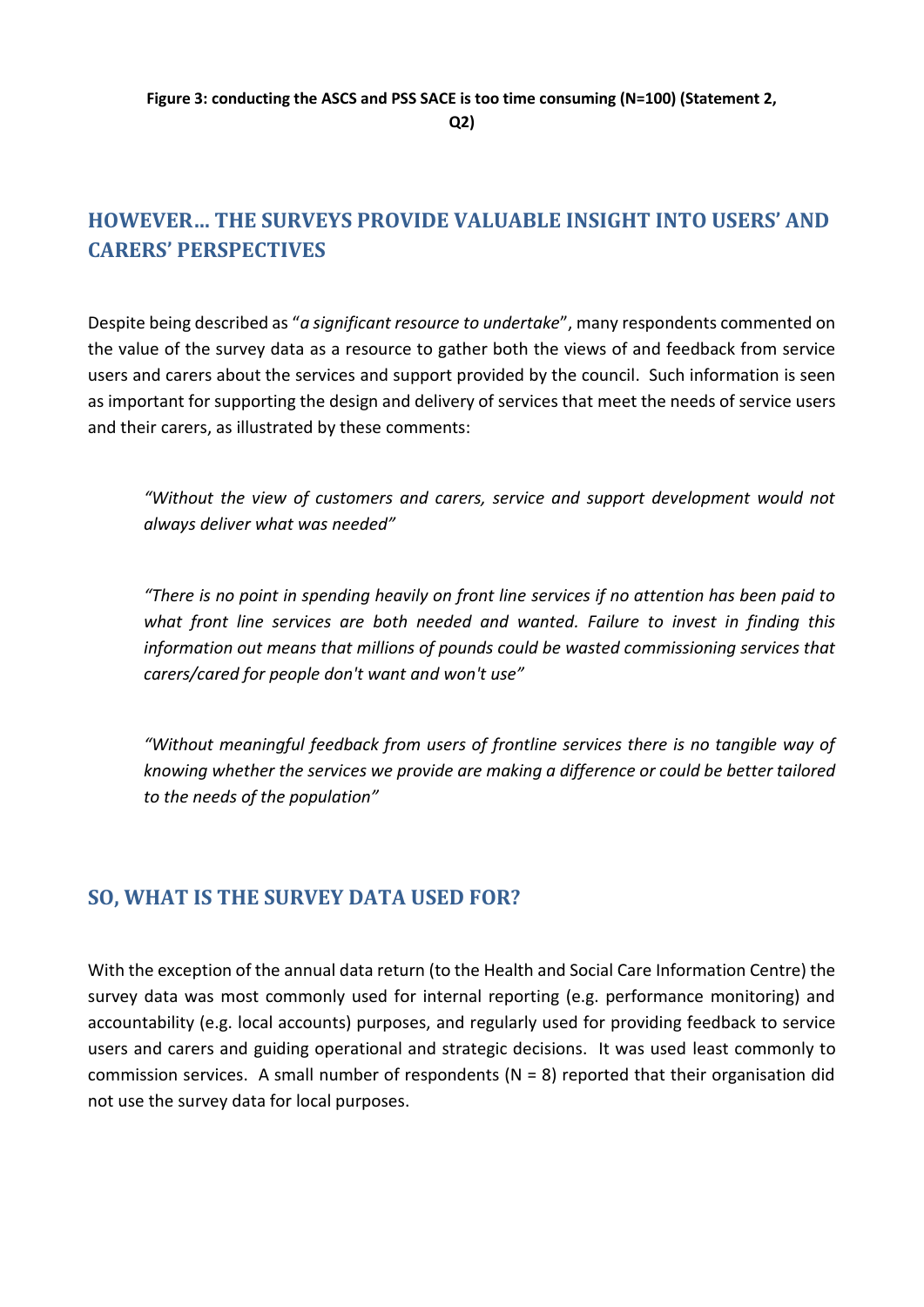

**Figure 4: local use of survey data (total response count per option shown in brackets)** 

A wide range of specific examples were also provided by respondents and include:

- Identifying areas for improvement and development
- Benchmarking local data with comparator organisations (e.g. other local authorities within the region)
- Informing strategy discussions (e.g. for wider engagement), planning processes and service design (e.g. information services for carers)
- Identifying disadvantaged groups and tackling inequalities
- Serving as a springboard for further research

## **AND DO THE SURVEYS FEED INTO POLICY AND PRACTICE?**

According to the majority of respondents, the data from the surveys fed into policy and practice within their organisation to some extent (ASCS N= 76/100; PSS SACE = 60/93). A minority of respondents reported that this data was used a lot (ASCS: 13/100; PSS SACE 18/100) or not at all (ASCS N=11/100; PSS SACE = 15/100).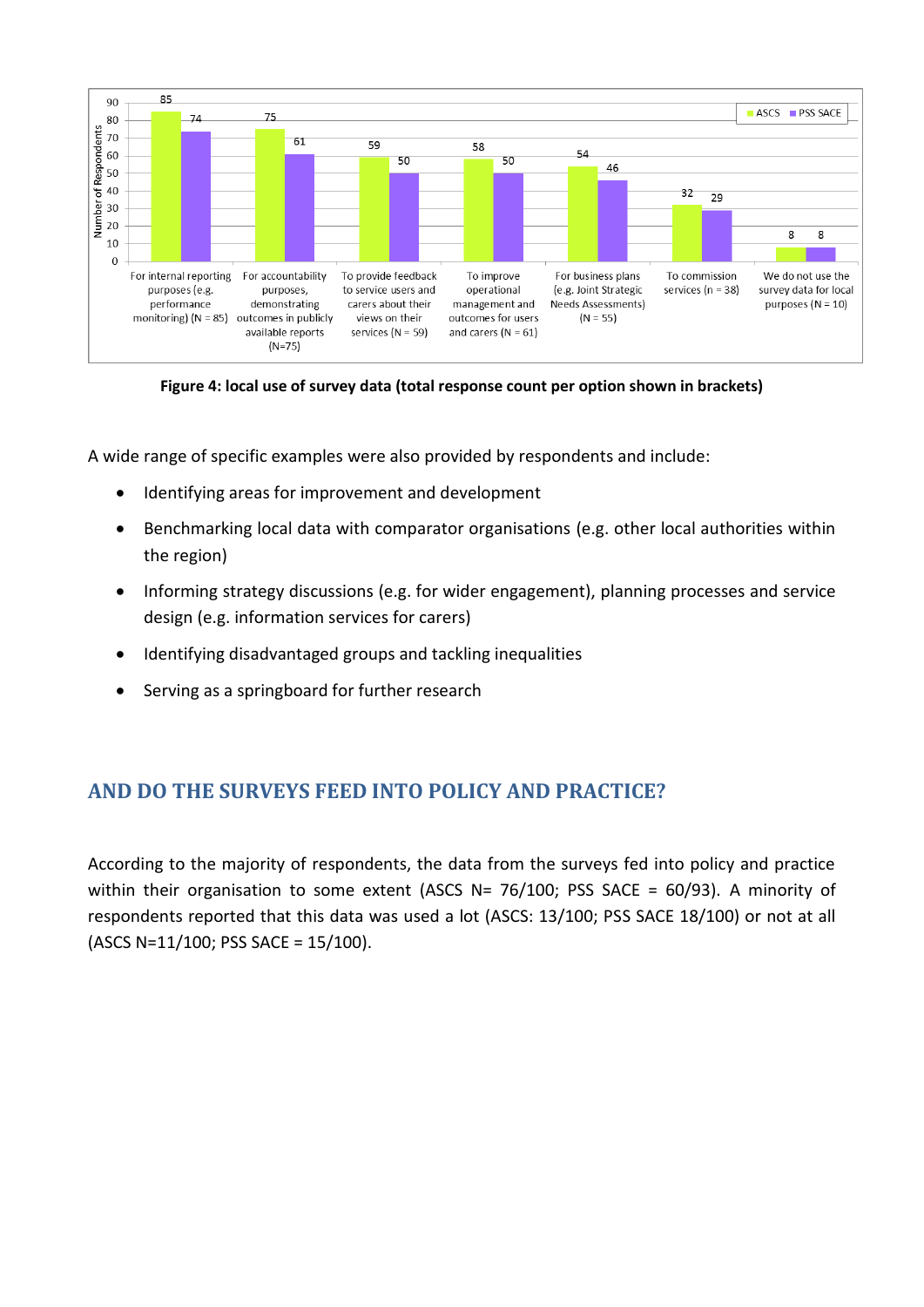

**Figure 5: to what extent do you think the ASCS feed in to policy and practice within your organisation? (N = 100)** 





Approximately a third of the respondents provided commentary on how the survey data was used to change policy and / or practice, and most of these can be categorised into four broad themes focussing on carers, communication, safeguarding and social isolation.

**Carers:** in response to the PSS SACE, a number of organisations reported having revised their assessment process to be more informative and outcomes focussed, and having provided additional support to targeted groups (e.g. for carers of people with a learning disability) who have reported difficulties and/or low levels of satisfaction.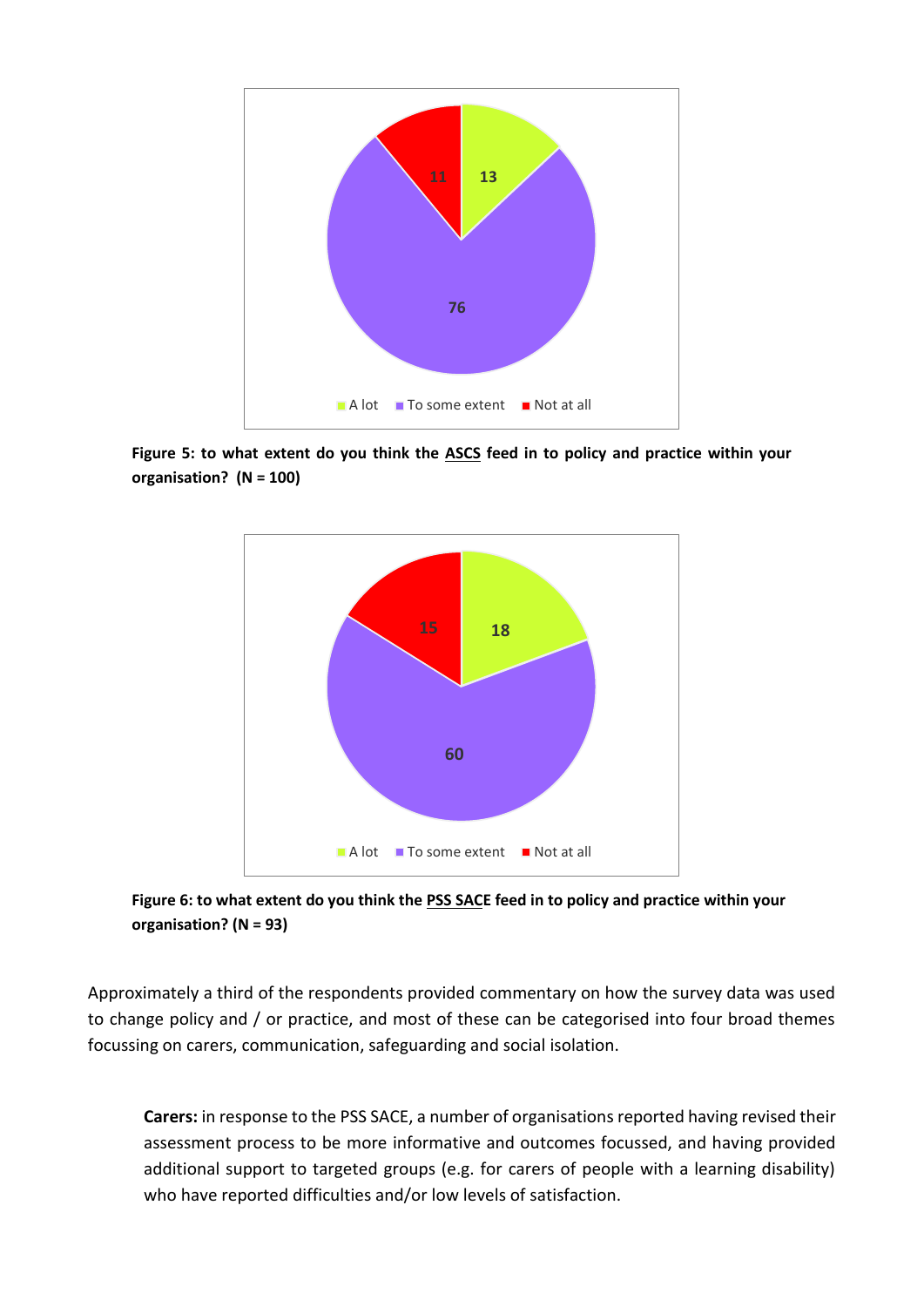**Communication:** the results of both surveys have had a widespread impact on the kinds of information local authorities provide and the methods by which these are conveyed to the public. Reported low levels of satisfaction with the information currently available and/or difficulties with locating useful resources, for example, has prompted some organisations to review and modify their communications strategies to make information more comprehensive, relevant and accessible. These data have also been used in one organisation to justify the extra resources needed by the commissioning team to develop appropriate processes and procedures. Another respondent described how their local authority was responding to negative feedback about their paperwork by developing a 'reader panel' to ensure that all future documentation was easy to understand.

**Safeguarding:** several respondents also commented on how the survey data has highlighted safeguarding concerns and helped to identify areas where changes in existing processes are required. In response to a comparatively poor result, for instance, one local authority ran focus groups with service users to uncover the cause of their concerns and, working in conjunction with the local fire brigade, offered free fire checks to enhance feelings of safety.

**Social isolation:** feelings of social isolation reported in the surveys has prompted several local authorities to review their procedures with front line practitioners to ensure that service users are signposted to appropriate services. One organisation has also commissioned targeted preventative services.

Interestingly, despite a sizeable proportion of respondents claiming that the data from the surveys did feed into policy and practice within their organisations to some extent (ASCS N= 76/100; PSS SACE =  $60/93$ ) or a lot (ASCS: 13/100; PSS SACE 18/100), two thirds (N =  $60/94$ ) were unable to think of a specific example. This lack of substantiating evidence, however, could be explained by the difficulties of disentangling the impact of the surveys from various other research on local outcomes に indeed, several commentators noted how the ASCS and PSS SACE served as a springboard for further investigations and insights from it often contributed to wider discussions about how policies or practice could improve  $-$  or the online survey methodology itself (i.e. the cognitive demands of recalling specific details under time pressure). Furthermore, as many of these individuals did concede that there were likely to be instances that they were not aware of, these seemingly contradictory findings need to be treated with caution and verified in the follow up telephone interviews.

What is clear from the online survey results, however, is that many LAs often conduct or commission other research to address local priorities ( $N = 74/94$ ). This suggests that the ASCS and PSS SACE are either failing to fully provide context appropriate and relevant data, or are being treated with caution (e.g. because the surveys are new and unfamiliar) and therefore being used to a limited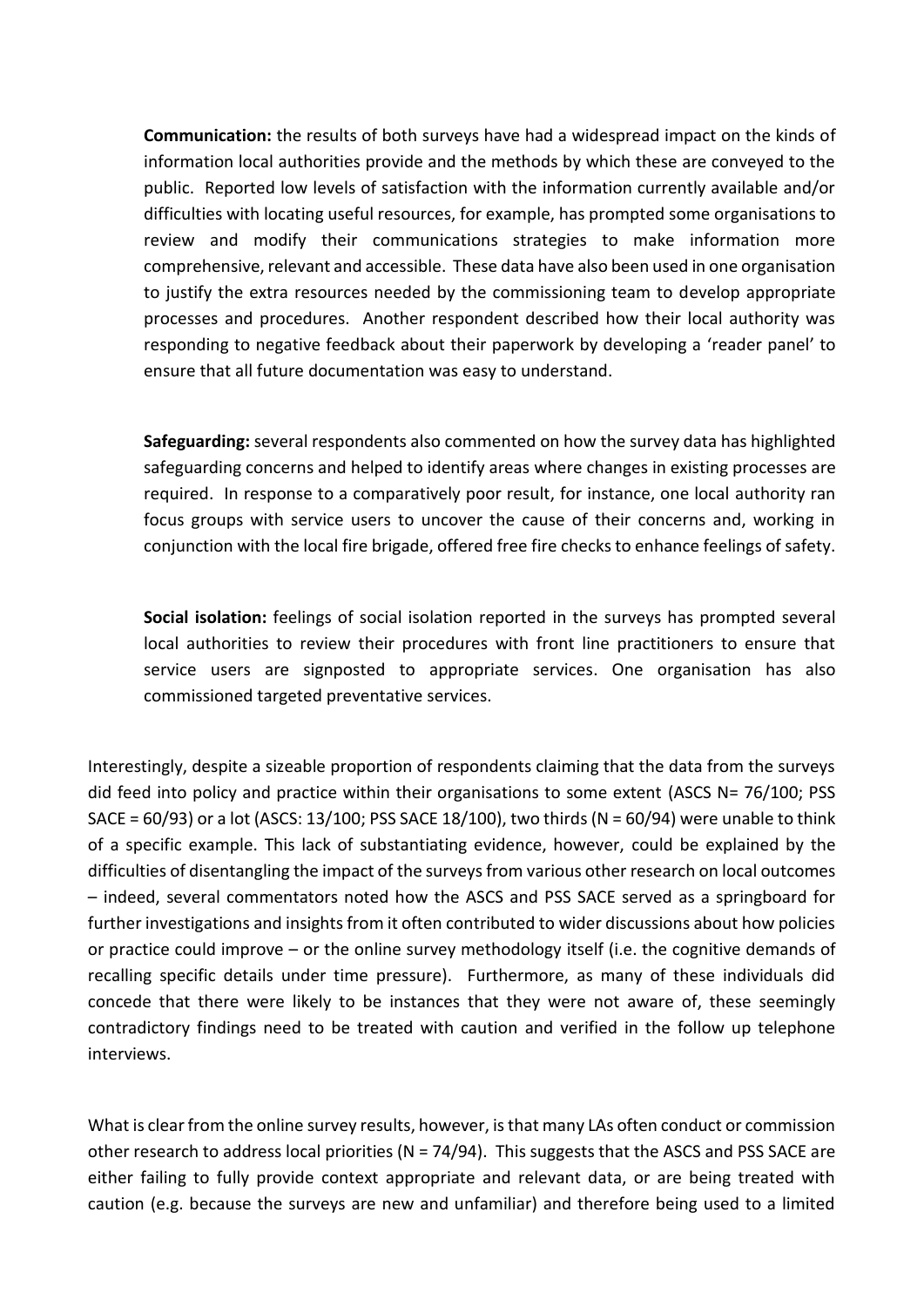degree. The data shown in figures 7 and 8 below indicates that perhaps there is truth in both explanations as just over half of the respondents agree with the statement that "the survey is a good fit with local research priorities" (ASCS N =  $51/91$  [3 strongly agree; 48 agree]; PSS SACE N =  $56/91$ [6 strongly agree; 50 agree]) and only a third maintain that "the survey questions are not useful for informing policy and practice" (ASCS N = 31/91 [4 strongly agree; 27 agree]; PSS SACE N = 27/91 [2 strongly agree; 25 agree]). Or put another way, whilst the data from the surveys are seen as informative by the majority of respondents, it is often the case that it does not completely fulfil local research needs and priorities.



**Figure 7: the survey is a good fit with local research priorities (N = 91)**



**Figure 8: the survey questions are not useful for informing policy and practice**